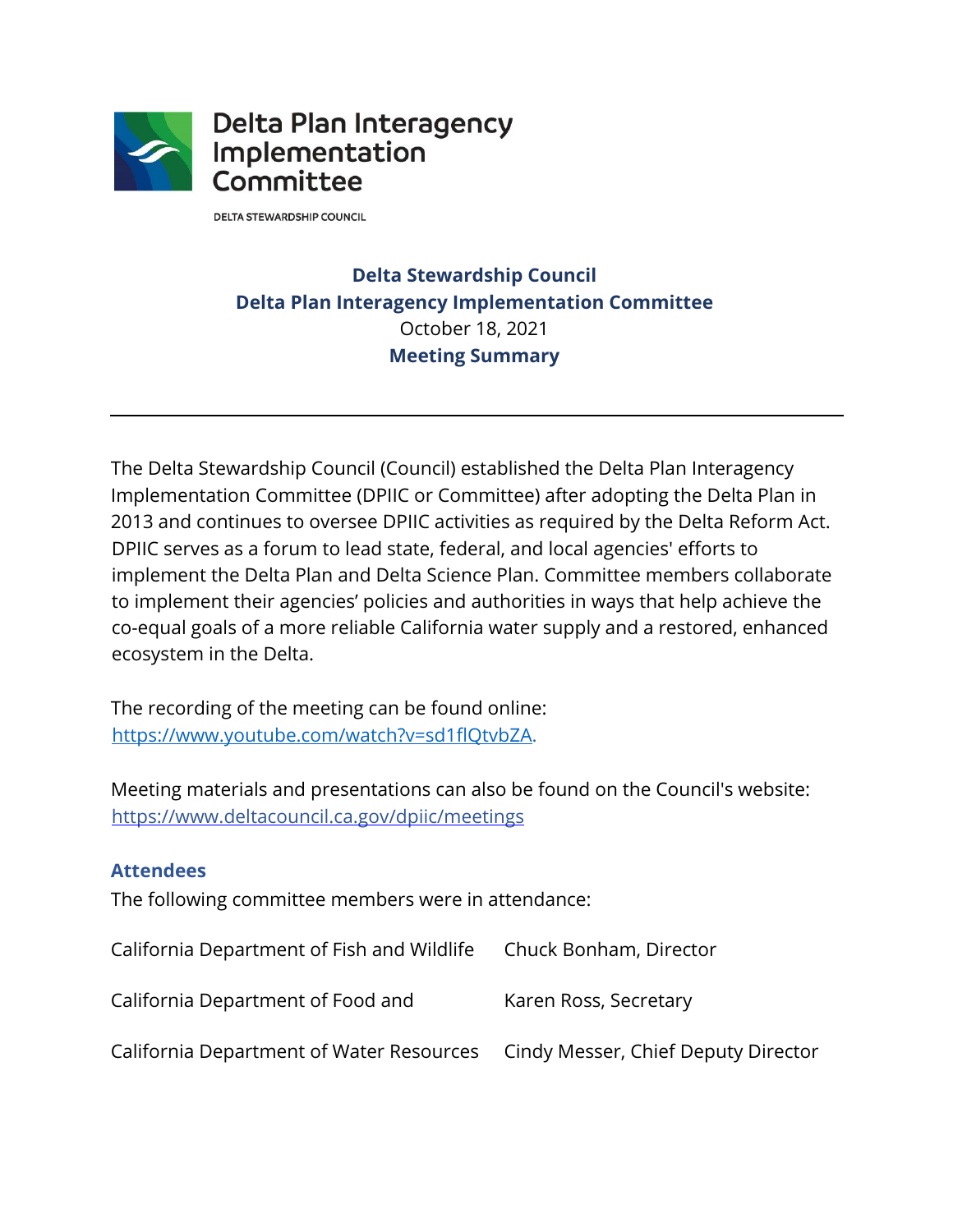| California Environmental Protection Agency                                  | Stacy Gillespie, Special Advisor to the<br>Deputy Secretary for Water Policy                                          |
|-----------------------------------------------------------------------------|-----------------------------------------------------------------------------------------------------------------------|
| California Natural Resources Agency                                         | Nancy Vogel, Deputy Director, Water                                                                                   |
| Central Valley Flood Protection Board                                       | Leslie Gallagher, Executive Officer                                                                                   |
| <b>Delta Protection Commission</b>                                          | Don Nottoli, Chair                                                                                                    |
| Delta Stewardship Council                                                   | Susan Tatayon, Chair                                                                                                  |
| Delta Science Program                                                       | Laurel Larson, Lead Scientist                                                                                         |
| <b>NOAA</b>                                                                 | Barry Thom, Administrator,<br>Northwest Region                                                                        |
| Sacramento-San Joaquin Delta Conservancy Campbell Ingram, Executive Officer |                                                                                                                       |
| San Francisco Bay Conservation and<br>Development Commission                | Larry Goldzband, Executive Director                                                                                   |
| <b>State Water Resources Control Board</b>                                  | E. Joaquin Esquivel, Chair                                                                                            |
| US Army Corps of Engineers                                                  | Cindy Tejeda, Watershed & Floodplain<br>Program Manager, US Army Corps of<br><b>Engineers, South Pacific Division</b> |
| <b>US Bureau of Reclamation</b>                                             | Ernest Conant, Regional Director, Mid-<br>Pacific Region                                                              |
| US Environmental Protection Agency                                          | Ellen Blake, Water Division, Pacific<br>Southwest Region                                                              |
| US Fish and Wildlife Service                                                | Kaylee Allen, Assistant Regional<br>Director, Fish and Aquatic<br>Conservation                                        |
| <b>US Geological Survey</b>                                                 | Jennifer Lacey, Acting Regional<br>Director, Pacific Region                                                           |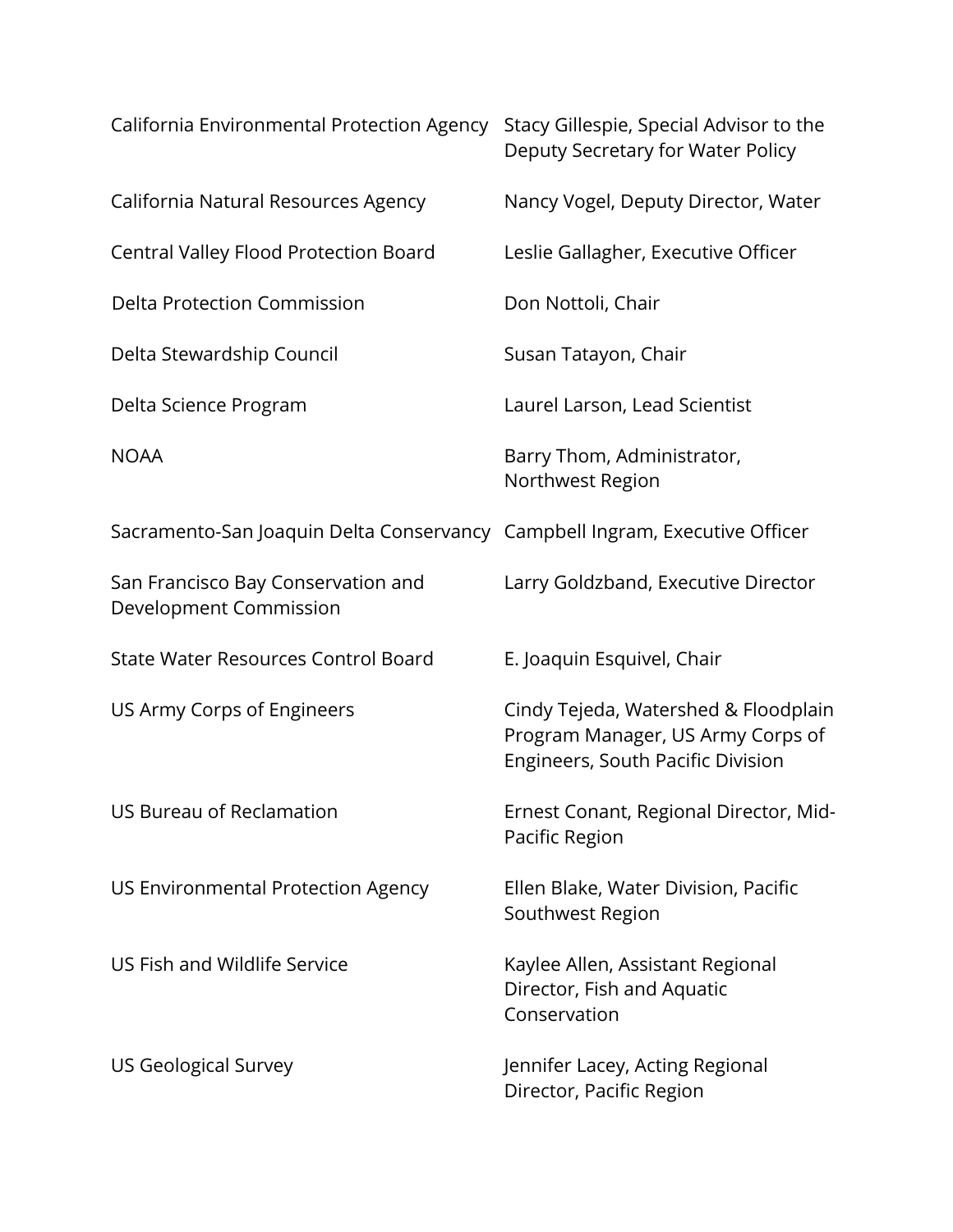In addition to those listed above, the following were also in attendance to present during the meeting (listed in order of appearance):

Jeff Henderson Deputy Executive Officer for Planning, Delta Stewardship Council Henry DeBey **Program Manager, Delta Stewardship** Council

#### **Overview and Introductions**

Chair Tatayon called the meeting to order at 1:00 PM on October 18, 2021 and welcomed the members and attendees.

# **Ecosystem-based Management During Drought**

Chair Tatayon introduced the agenda item and invited Joaquin Esquivel to introduce and moderate the panel: Ernest Conant, Chuck Bonham, and Maurice Hall.

Following the panel and Committee discussion, Chair Tatayon asked if there were any public comment; there were two.

Deidre De Jardins and Gilbert Cosio provided public comment.

This section is viewable at:<https://www.youtube.com/watch?v=sd1flQtvbZA> minute 7:00.

# **Delta Restoration: Formation of the DPIIC Restoration Subcommittee**

Chair Tatayon introduced the agenda item and invited Campbell Ingram and Jeff Henderson to present initial planning related to formation of a restoration subcommittee.

Following the presentation, Chair Tatayon thanked the panelists and asked if there were any public comments; there was one.